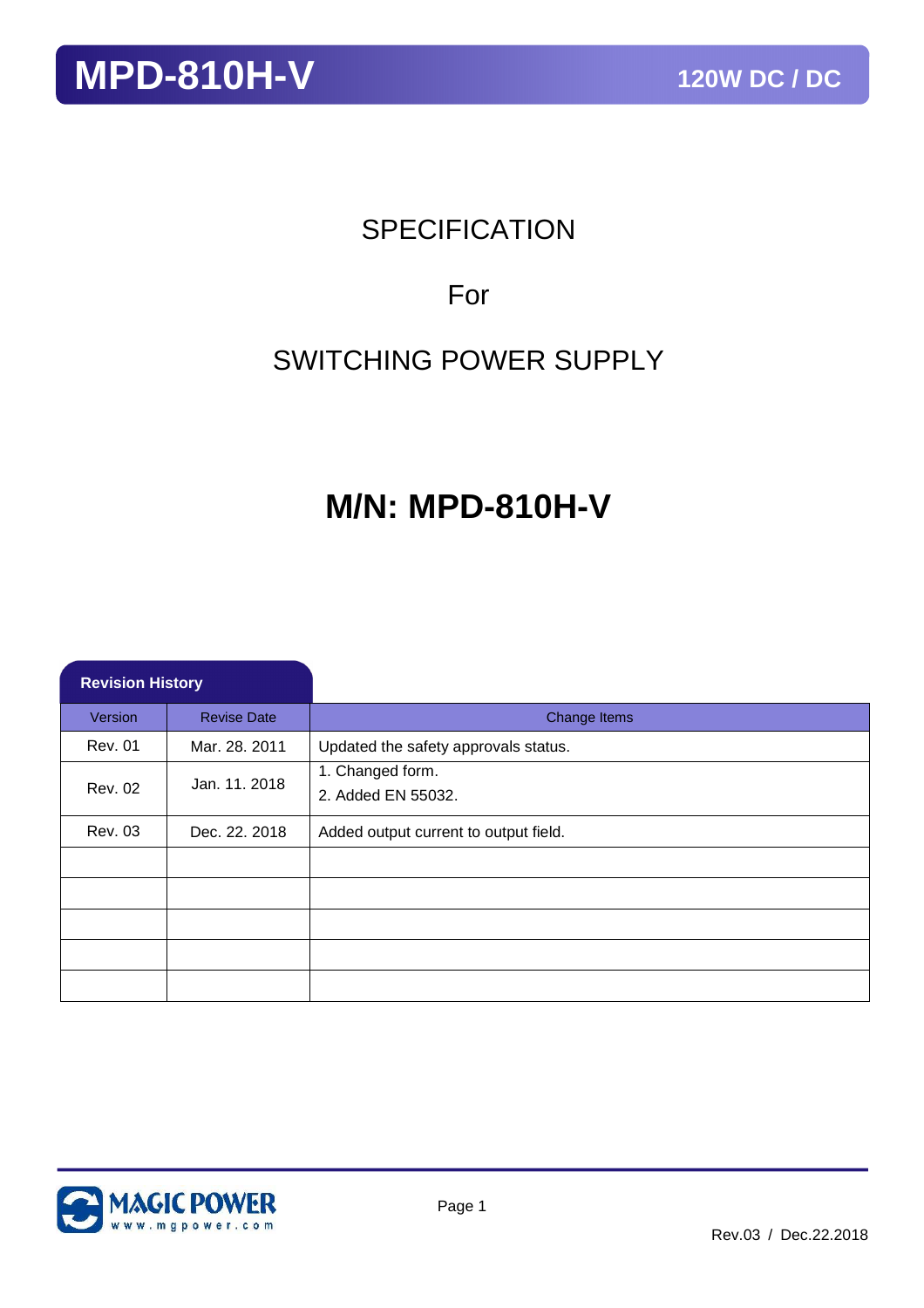



### **FEATURES**

 $\checkmark$  The MPD-810H-V is a 120 watts forced air cooling, 85 watts convection cooling, 30-120 VDC input, five outputs switching power supply, it is designed for use in General Purpose.

| <b>Models &amp; Ratings</b> |                          |                |                       |              |                  |              |
|-----------------------------|--------------------------|----------------|-----------------------|--------------|------------------|--------------|
| <b>Model Number</b>         | Wattage<br>(Rated / Max) |                | <b>Output Voltage</b> | Min. Current | Rated<br>Current | Max. Current |
| MPD-810H-V                  | 85 W / 120 W             | V <sub>1</sub> | $+5V$                 | 1.0A         | 8.0 A            | 10.0 A       |
|                             |                          | V <sub>2</sub> | $+12V$                | 0 A          | 1.5A             | 4.0 A        |
|                             |                          | V <sub>3</sub> | $-12V$                | 0 A          | 0.5A             | 1.0A         |
|                             |                          | V <sub>4</sub> | $+3.3V$               | 0 A          | 5.0 A            | 8.0 A        |
|                             |                          | V <sub>5</sub> | $+5Vsb$               | 0.1A         | 0.75A            |              |

Total Output Power: 120 watts with forced air cooling, 85 watts with convection cooling.

Note:

1. At the factory, the +5V output is set between 5.08V to 5.13V and all output at 60% rated load; the other outputs are checked to be within the accuracy range. The maximum total combined output power on the +3.3V and +5V rails is 70W. The maximum load cannot exceed 120W.

| <b>Summary</b>               |                |                                                                                     |                                                    |              |                                                                                                                                                            |  |  |
|------------------------------|----------------|-------------------------------------------------------------------------------------|----------------------------------------------------|--------------|------------------------------------------------------------------------------------------------------------------------------------------------------------|--|--|
| Characteristic               | <b>Minimum</b> | <b>Typical</b>                                                                      | Maximum                                            | <b>Units</b> | Notes & Conditions                                                                                                                                         |  |  |
| Input Range                  | 30             | 48/90                                                                               | 120                                                | VDC.         |                                                                                                                                                            |  |  |
| Efficiency                   | 70             |                                                                                     |                                                    | $\%$         | While measuring at nominal line and rated.                                                                                                                 |  |  |
| <b>Operation Temperature</b> | $-10$          |                                                                                     | $+50$                                              | °C           | Output power is 120 watts forced air cooling, 85<br>watt convection cooling. Derate linearly above 50°C<br>by 2.5% per °C to a maximum temperature of 70°C |  |  |
| Weight                       |                | 628                                                                                 |                                                    | g            |                                                                                                                                                            |  |  |
| <b>Dimensions</b>            |                | 141.6 (L) x 83.8 (W) x 38.0 (H) mm, Tolerance +/- 0.4mm.                            |                                                    |              |                                                                                                                                                            |  |  |
| <b>EMC</b>                   |                | FCC docket 20780 , EN 55022 / EN 55032, IEC 61000-4-2, IEC 61000-4-3, IEC 61000-4-4 |                                                    |              |                                                                                                                                                            |  |  |
| Safety Approvals             |                |                                                                                     | UL 60950-1 First Edition, CAN/CSA C22.2 No.60950-1 |              |                                                                                                                                                            |  |  |

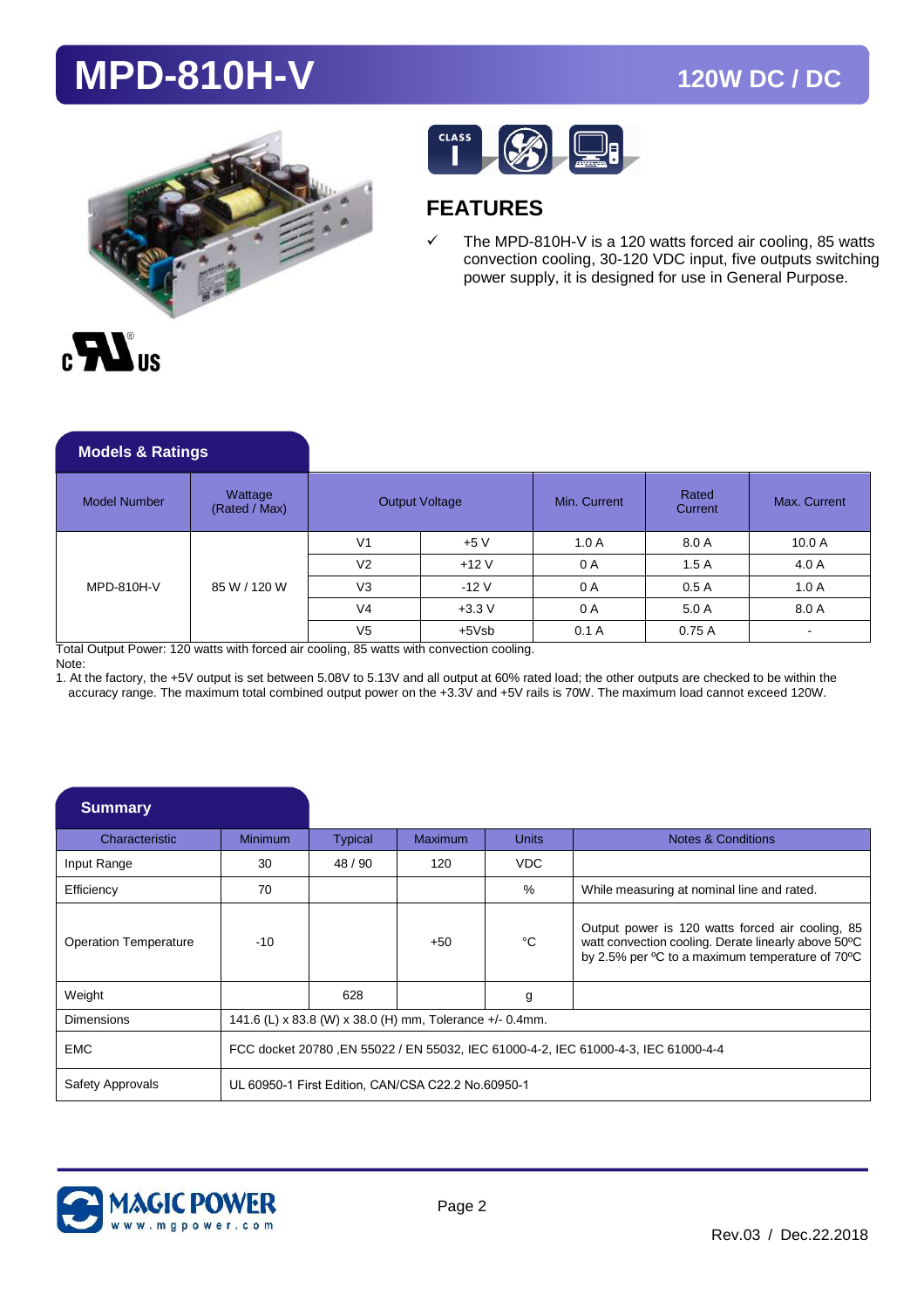| <b>Input</b>   |                |         |                |              |                               |
|----------------|----------------|---------|----------------|--------------|-------------------------------|
| Characteristic | <b>Minimum</b> | Typical | <b>Maximum</b> | <b>Units</b> | <b>Notes &amp; Conditions</b> |
| Input Voltage  | 30             | 48 / 90 | 120            | VDC.         |                               |
| Input Current  |                |         |                | A            | At 30 VDC Input.              |
| Inrush Current |                |         | 70             | $\mathsf{A}$ | At 120 VDC Input.             |

| <b>Output</b>               |                           |                                                                                          |                |              |                                                                                                                                                                               |
|-----------------------------|---------------------------|------------------------------------------------------------------------------------------|----------------|--------------|-------------------------------------------------------------------------------------------------------------------------------------------------------------------------------|
| Characteristic              | <b>Minimum</b>            | <b>Typical</b>                                                                           | <b>Maximum</b> | <b>Units</b> | <b>Notes &amp; Conditions</b>                                                                                                                                                 |
|                             |                           | +5 V                                                                                     |                |              |                                                                                                                                                                               |
|                             |                           | $+12V$                                                                                   |                |              |                                                                                                                                                                               |
| Output Voltage              |                           | $-12V$                                                                                   |                | DC           |                                                                                                                                                                               |
|                             |                           | $+3.3V$                                                                                  |                |              |                                                                                                                                                                               |
|                             |                           | $+5Vsb$<br>10.0<br>8.0                                                                   |                |              |                                                                                                                                                                               |
|                             |                           |                                                                                          |                |              |                                                                                                                                                                               |
| <b>Output Current</b>       |                           | 1.5                                                                                      | 4.0            |              |                                                                                                                                                                               |
|                             |                           | 0.5                                                                                      | 1.0            | Α            |                                                                                                                                                                               |
|                             |                           | 5.0                                                                                      | 8.0            |              |                                                                                                                                                                               |
|                             |                           | 0.75                                                                                     |                |              |                                                                                                                                                                               |
|                             | 4.95                      |                                                                                          | 5.15           |              |                                                                                                                                                                               |
|                             | 11.25                     |                                                                                          | 12.75          |              |                                                                                                                                                                               |
| <b>Initial Set Accuracy</b> | $-11.75$                  |                                                                                          | $-13.1$        | <b>VDC</b>   |                                                                                                                                                                               |
|                             | 3.0                       |                                                                                          | 3.50           |              |                                                                                                                                                                               |
|                             | 4.80                      |                                                                                          | 5.20           |              |                                                                                                                                                                               |
| Minimum Load                |                           | 1.0                                                                                      |                | Α            | At Output Voltage +5V                                                                                                                                                         |
|                             |                           | $\mathbf 0$                                                                              |                |              | At Output Voltage +12 V, -12 V, +3.3 V                                                                                                                                        |
|                             |                           | 0.1                                                                                      |                |              | At Output Voltage +5Vsb                                                                                                                                                       |
| Line Regulation             |                           | ±2.5 <sup>(V1)</sup><br>$±2.5^{(V2)}$<br>$±2.5^{(V3)}$<br>$±2.5^{(V4)}$<br>$±2.5^{(V5)}$ |                | %            | Less than $\pm 2.5\%$ at rated load with $\pm 10\%$ changing<br>in input voltage.                                                                                             |
| Load Regulation             |                           | $\pm 2.0^{(V1)}$<br>$±5.0^{(V2)}$<br>$±5.0^{(V3)}$<br>$±5.0^{(V4)}$                      |                | %            | While the measuring is done by changing the<br>measured output loading ±40% from 60% rated<br>load, and keep other output is at 60% rated load.                               |
| Ripple & Noise              |                           | $100^{(V1)}$<br>$120^{(V2)}$<br>$200^{(V3)}$<br>$100^{(V4)}$<br>$120^{(V5)}$             |                | mV           | At rated load and nominal input, which is<br>measured by a 20MHz bandwidth limited<br>oscilloscope and the each output is connected with<br>a 0.47µF capacitor.               |
| Protection                  |                           |                                                                                          |                |              | The power supply will generate the hiccup mode to protect itself against short circuit or over load<br>condition, and will return to normal after wrong condition is removed. |
| Power good signal           | within regulation limits. |                                                                                          |                |              | The power is turned on, the power good signal will go high between100ms to 500ms after all output DC voltage are                                                              |
| Power fail signal           |                           |                                                                                          |                |              | The power fail signal will go low at least 1ms before any of the output voltages fall below the regulation limits.                                                            |
| Power On / Off              |                           |                                                                                          |                |              | The power supply will start-up when the power On/Off pin be connected to secondary GND.                                                                                       |

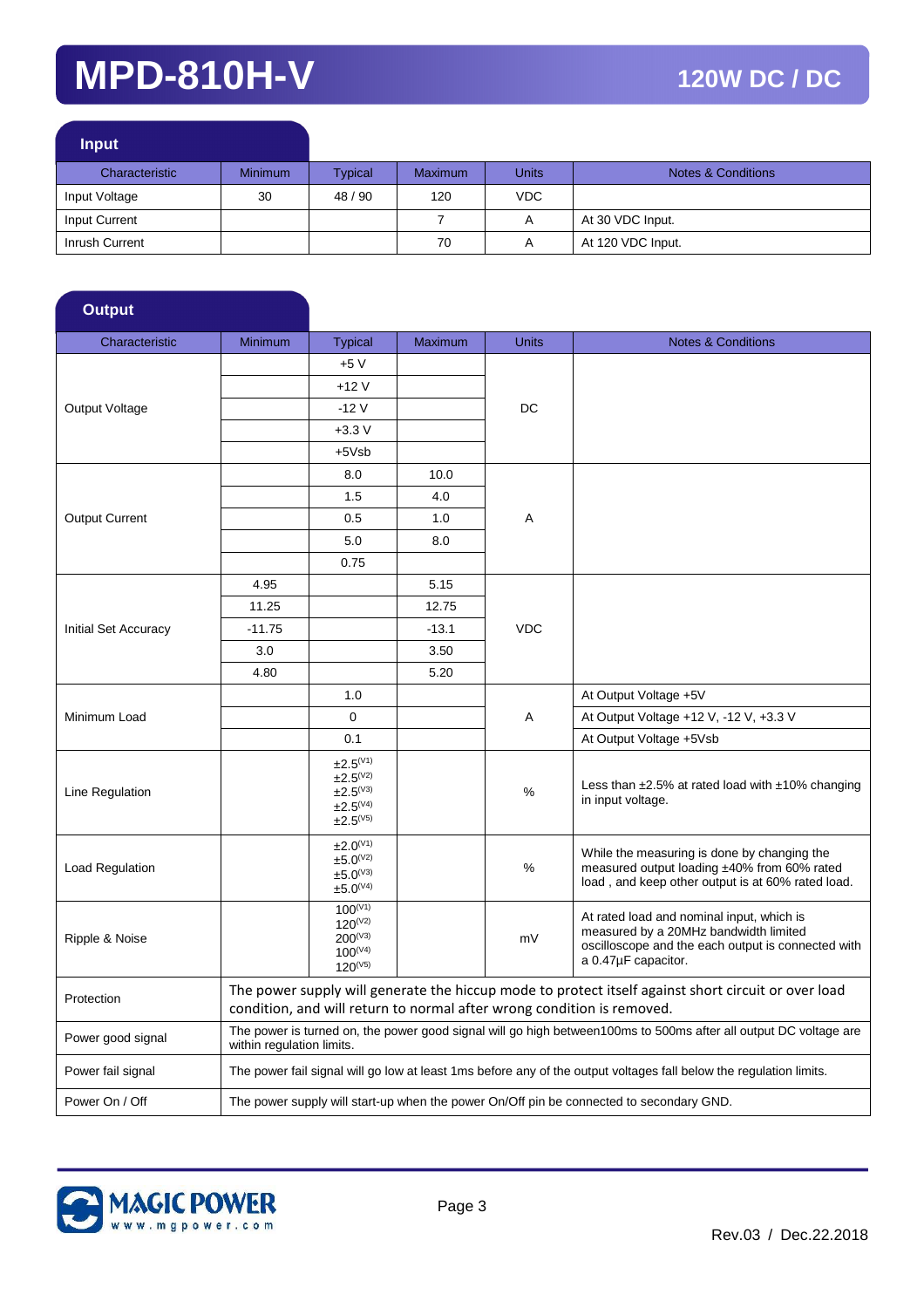| <b>Environmental</b>         |                |         |                |       |                                                                                                                                                                        |
|------------------------------|----------------|---------|----------------|-------|------------------------------------------------------------------------------------------------------------------------------------------------------------------------|
| Characteristic               | <b>Minimum</b> | Typical | <b>Maximum</b> | Units | <b>Notes &amp; Conditions</b>                                                                                                                                          |
| <b>Operation Temperature</b> | $-10$          |         | $+50$          | °C    | Output power is 120 watts forced air cooling, 85<br>watt convection cooling. Derate linearly above 50°C<br>by 2.5% per <sup>o</sup> C to a maximum temperature of 70°C |
| Storage Temperature          | $-40$          |         | $+70$          | °C    |                                                                                                                                                                        |
| <b>Relative Humidity</b>     | 10             |         | 90             | %RH   | Non-condensing.                                                                                                                                                        |
| <b>Operating Altitude</b>    | C              |         | 10000          | Feet  |                                                                                                                                                                        |

#### **Derating curve**



| <b>EMC: Emissions</b> |                                       |                                       |              |                               |
|-----------------------|---------------------------------------|---------------------------------------|--------------|-------------------------------|
| <b>Phenomenon</b>     | <b>Standard</b>                       |                                       | <b>Class</b> | <b>Notes &amp; Conditions</b> |
| Conducted             | FCC docket 20780, EN 55022 / EN 55032 |                                       | в            |                               |
| Radiated              |                                       | FCC docket 20780, EN 55022 / EN 55032 | в            |                               |

| <b>EMC: Immunity</b> |
|----------------------|
|                      |

| <b>Phenomenon</b> | Standard      | <b>Notes &amp; Conditions</b> |
|-------------------|---------------|-------------------------------|
| ESD               | IEC 61000-4-2 | $±8$ KV air discharge         |
| Radiated          | IEC 61000-4-3 | 3V/m                          |
| EFT               | IEC 61000-4-4 | 2KV                           |

### **Safety Approvals**

| Safety Agency | <b>Safety Standard</b>                             | Notes & Conditions |
|---------------|----------------------------------------------------|--------------------|
| UL/cUL        | UL 60950-1 First Edition, CAN/CSA C22.2 No.60950-1 | Approved.          |

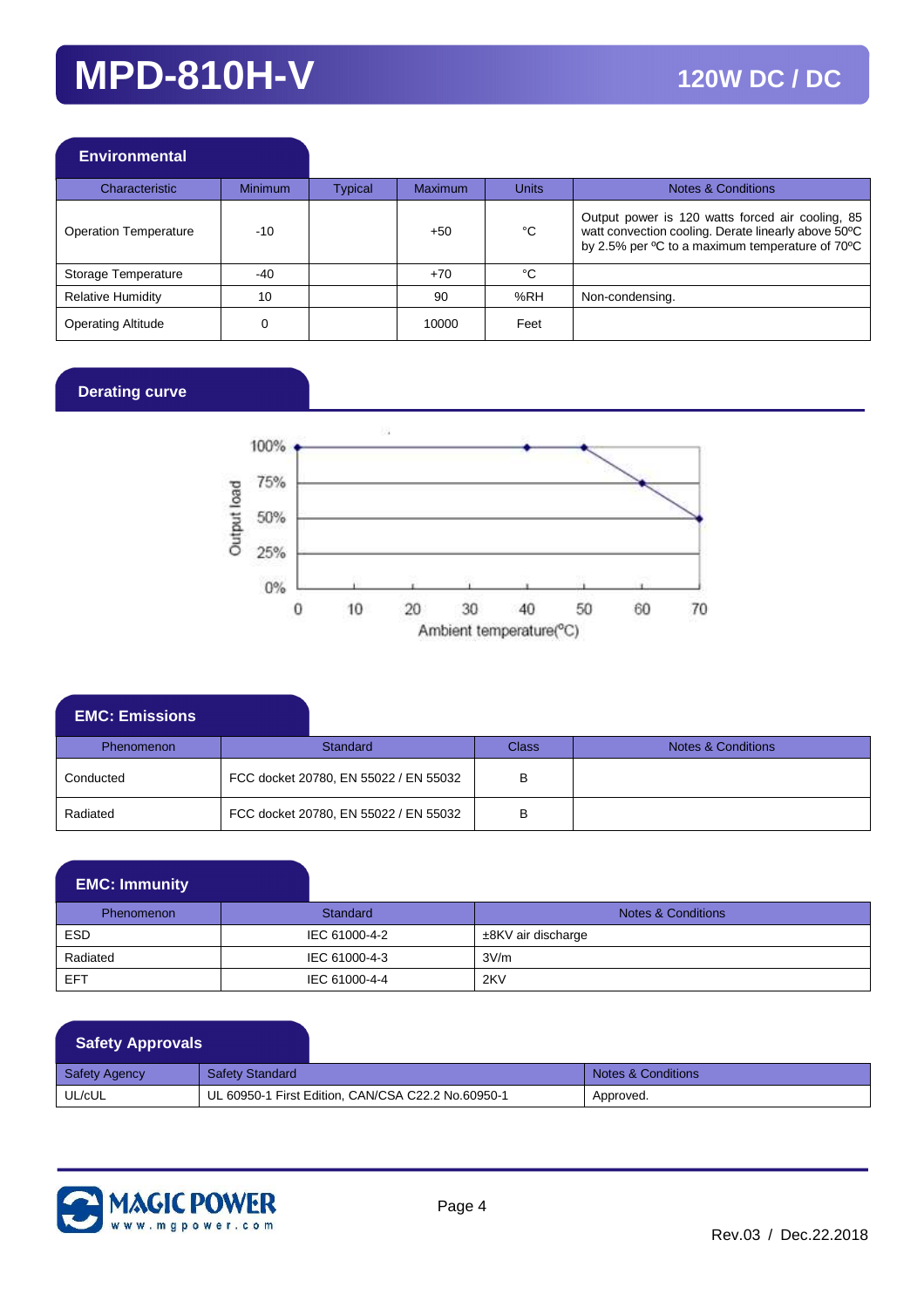#### **Mechanical Details**

SIZE: 141.6(L) x 83.8(W) x 38.0(H)mm, Tolerance specified is  $\pm 0.4$ mm.





 $\bullet$ 



**measuring the screw portrusion f irst:**





⊕

 $\circledcirc$